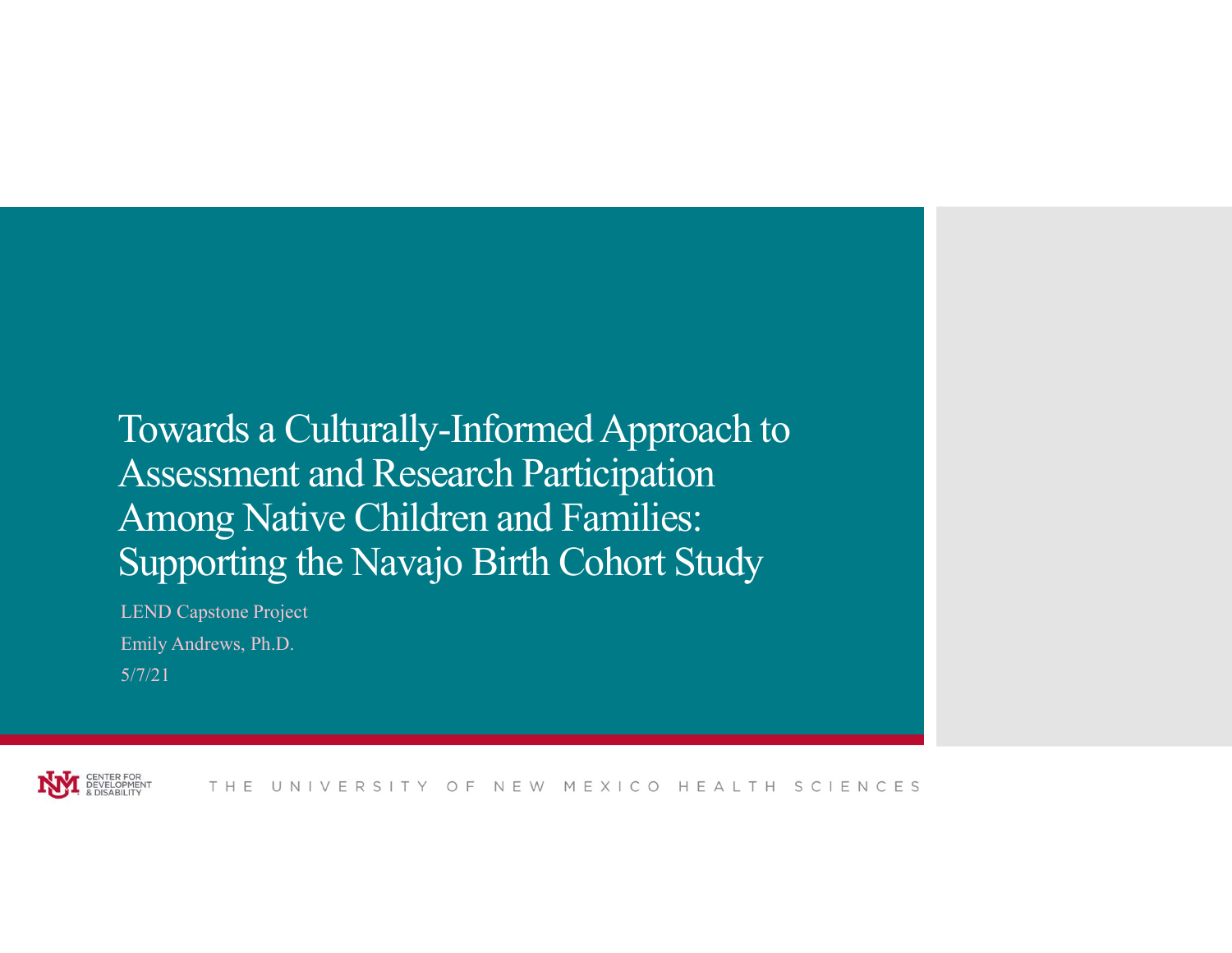Mentors LEND Mentor: Sylvia Acosta, Ph.D. Research Mentor: Brandon Rennie, Ph.D.

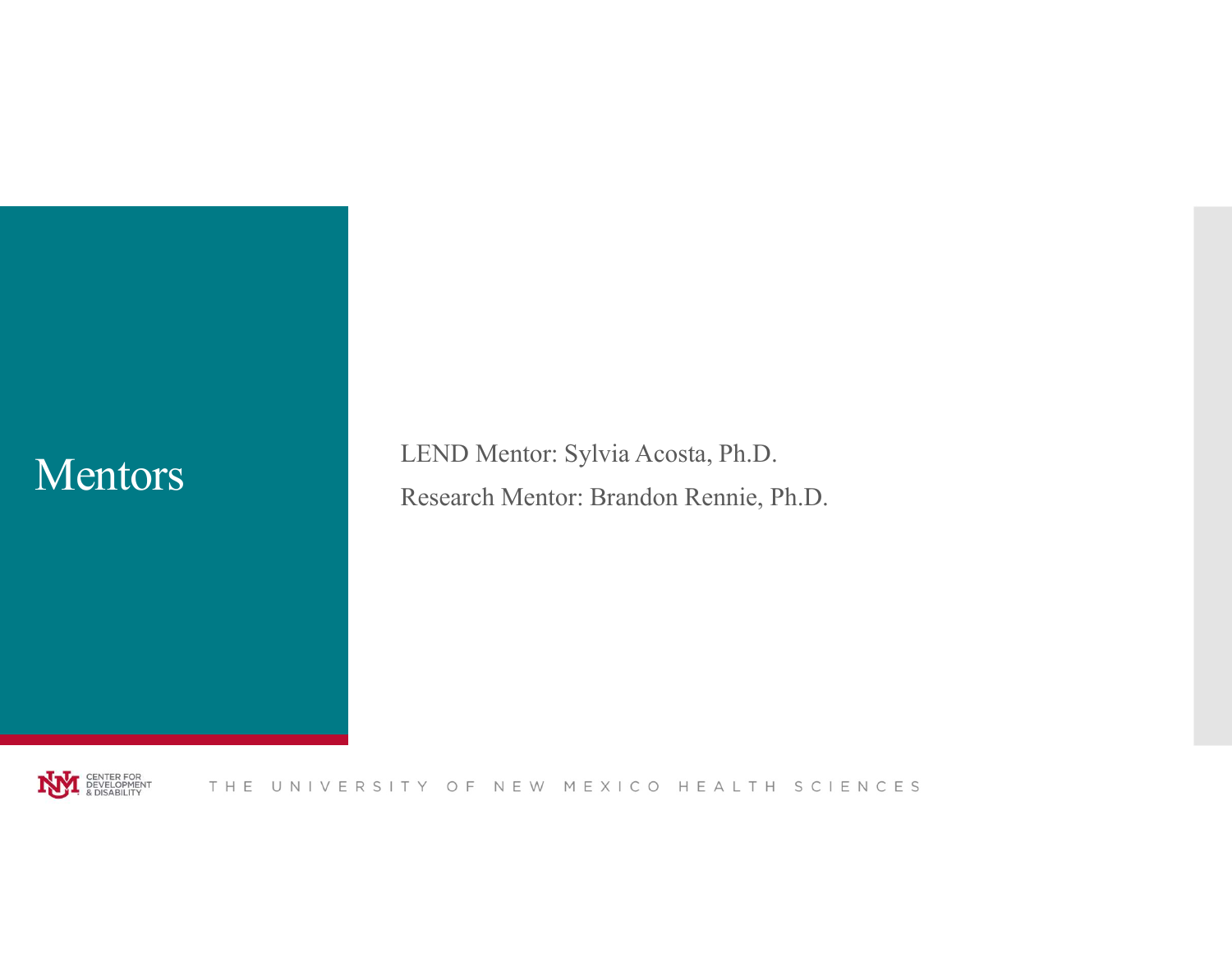## Problem Framing

- Historic and current social, political, and cultural circumstances in the US have contributed to disparities based on social determinants of health, including race, income, and immigrant status US have contributed to disparities based on social determinants<br>nealth, including race, income, and immigrant status<br>dequately addressed disparities exist in:<br> $\cdot$  mental and physical health outcomes<br> $\cdot$  access to assess
- Inadequately addressed disparities exist in:
	- mental and physical health outcomes
	- educational outcomes
	- access to assessment and treatment
	- treatment participation

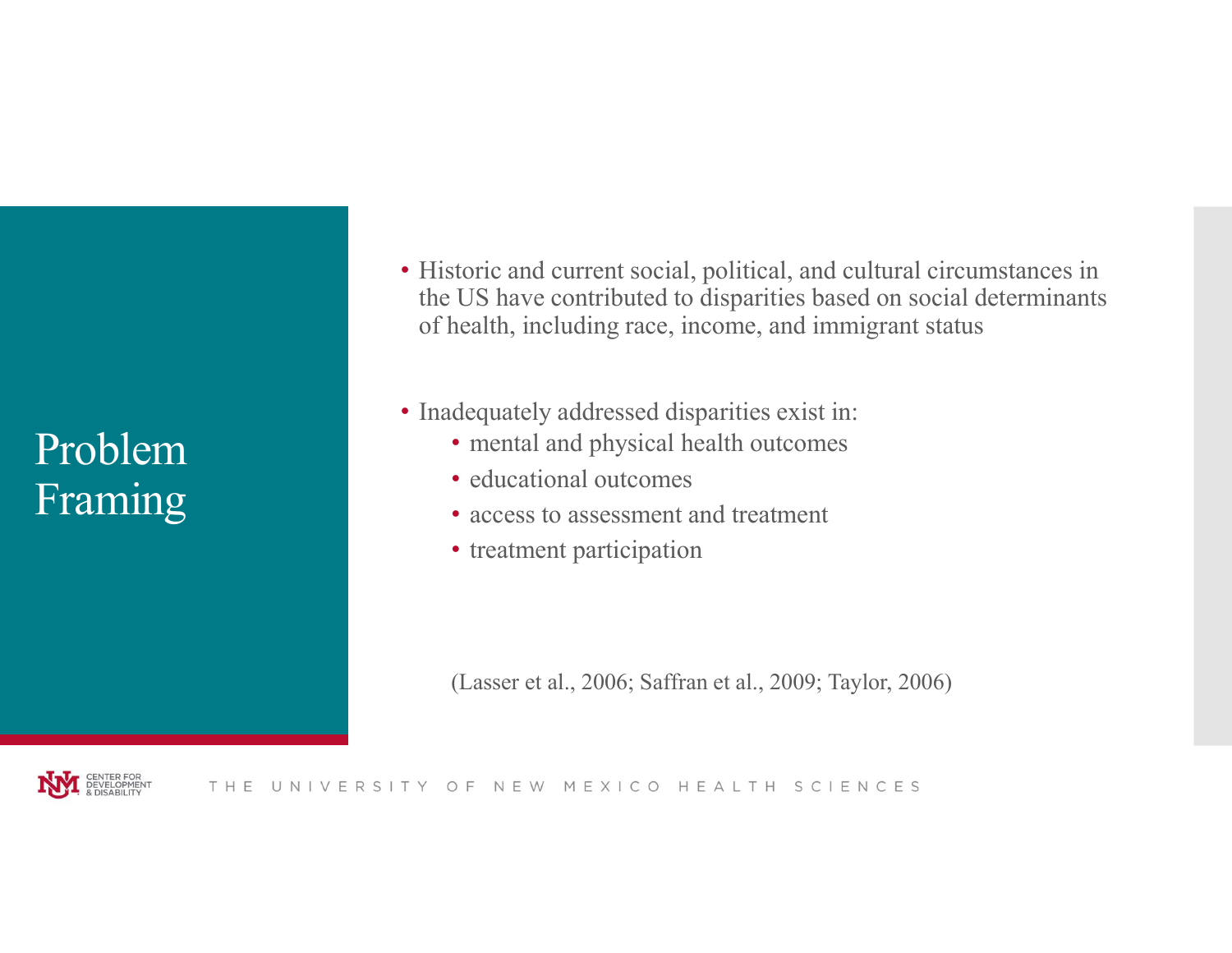## Problem Framing

- Native communities in the US represent one underserved community in which there is evidence of unaddressed health and access disparities (Duran et al., 2004; Duran et al., 2005; National Center for Education Statistics, 1997)
- There is a dearth of research on Native children and families
- Historical context reasonably impacts current research participation for Native children and families, including a history of previous researchers not working closely and collaboratively with community members and not adequately protecting privacy (e.g., naming data collection sites in a way that decreased anonymity of participants and brought stigma to the community) (Davis & Reid, 1999)

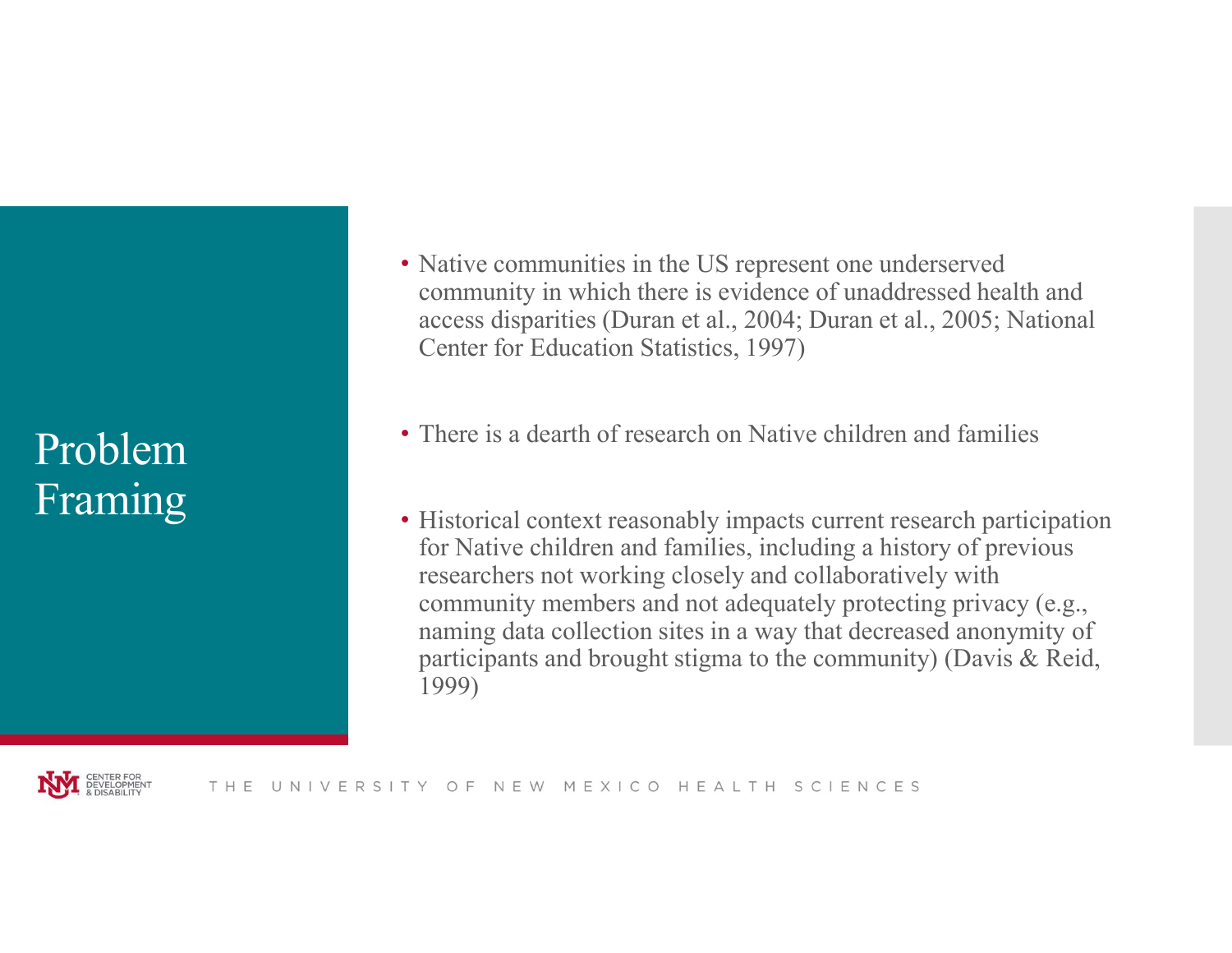## LEND Capstone Project Goals: Big and Small



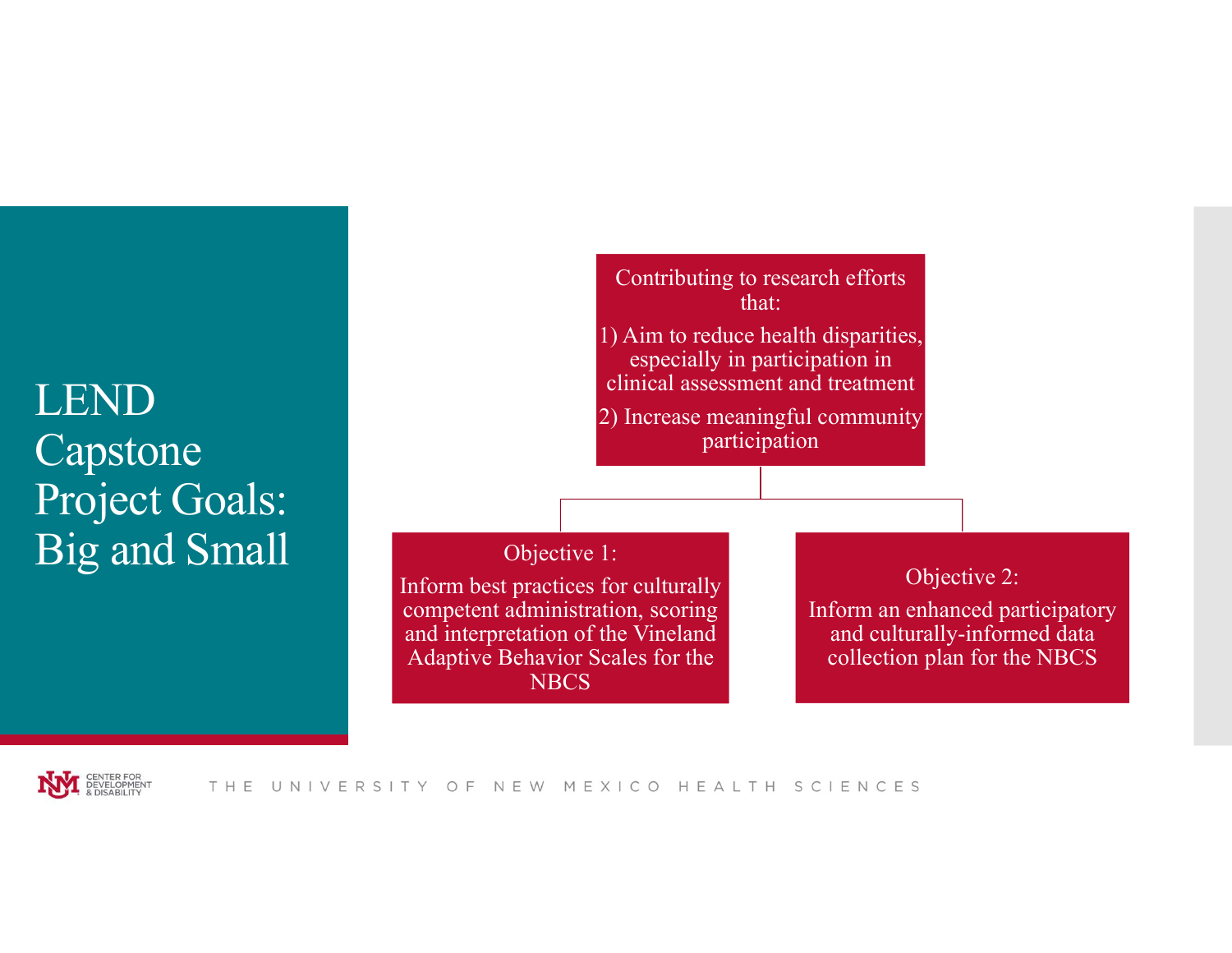## LEND **Competencies**

1) demonstrate attitudes/behaviors required for successful familyprofessional partnership

2) demonstrate sensitivity and responsiveness to diverse families in various settings

3) identify family-centered practices in the community and services systems

4) critically review literature (evidence, design, sample size, CI's, statistical tests

5) demonstrate skills in access/utilization of electronic information and resources and database

6) demonstrate basic competencies in professional writing

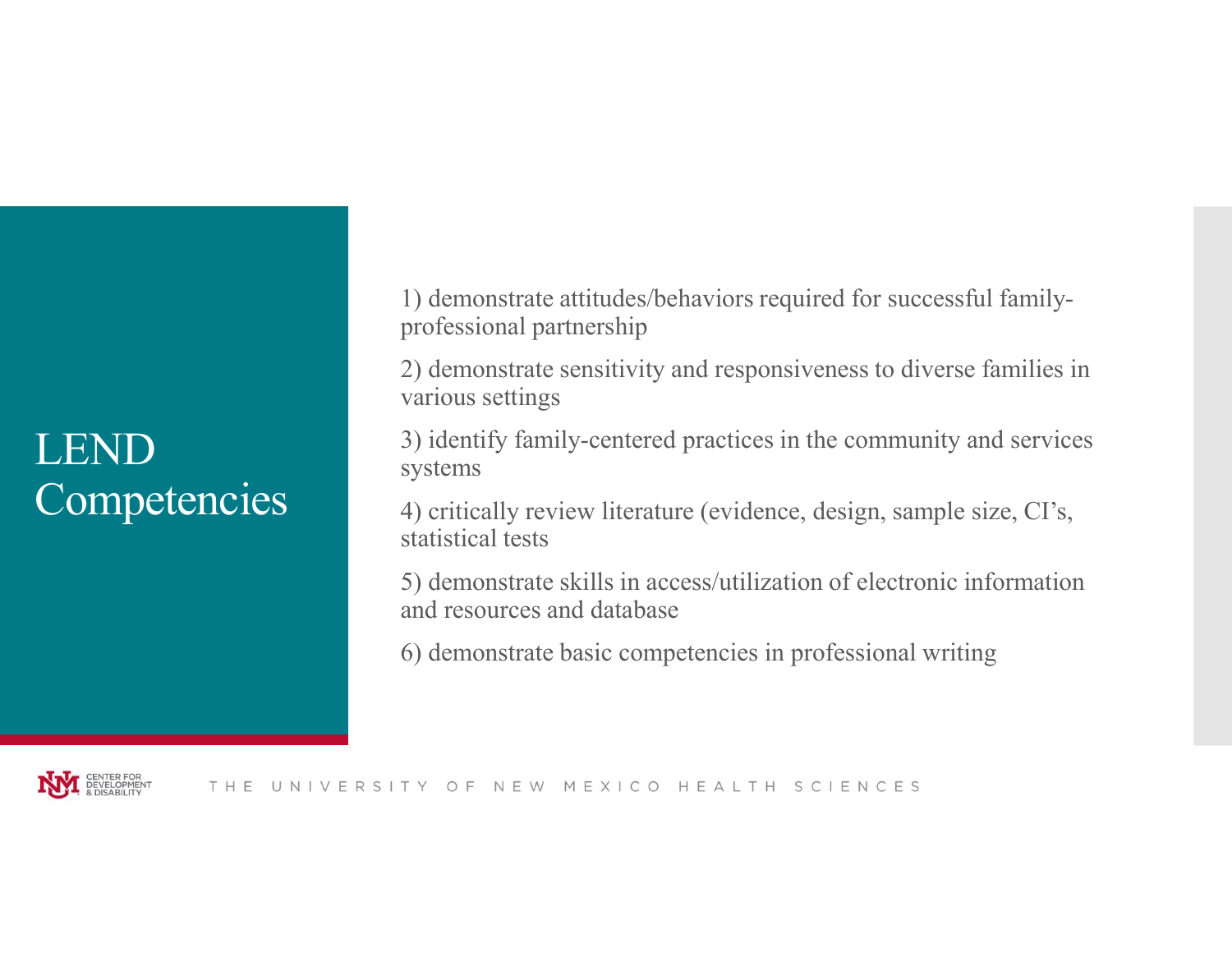# Ba c k g r o un d:<br>
Ba c k g r o un d:<br>
The Navajo Birth<br>
Navajo Birth<br>
Cohort Study<br>
(NBCS) Arose from a congressional material materials of the Maryland: The Navajo Birth Cohort Study<br>
N a vajo Birth Cohort Study<br>
N a vajo Birth Mation, and other government<br>
N a vajo Birth Mation, and other government<br>
N a valis Consider the Mackground: The Cohort Study<br>
Consider the National Consistence of the National Cohort Study<br>
Cohort Study<br>
Cohort Study<br>
Cohort Study<br>
Cohort Study<br>
Cohort Study<br>
Cohort Study<br>
Cohort Study<br>
Cohort Study<br>
Coh Rackground: The<br>
Navajo Birth<br>
Cohort Study<br>
Navajo Birth<br>
Cohort Study<br>
(NBCS)<br>
Consequence of the Consequence of the Consequence of the Consequence of the Cohort Study<br>
Cohort Study<br>
Cohort Study<br>
Cohort Study<br>
Cohort St

- Arose from a congressional mandate to study exposures to uranium wastes among residents of the Navajo Nation
- Began in 2010 as a collaboration between UNM, the Navajo Nation, and other government agencies
- Primary Goal: To better understand the relationship between uranium exposures and birth outcomes and early developmental delays

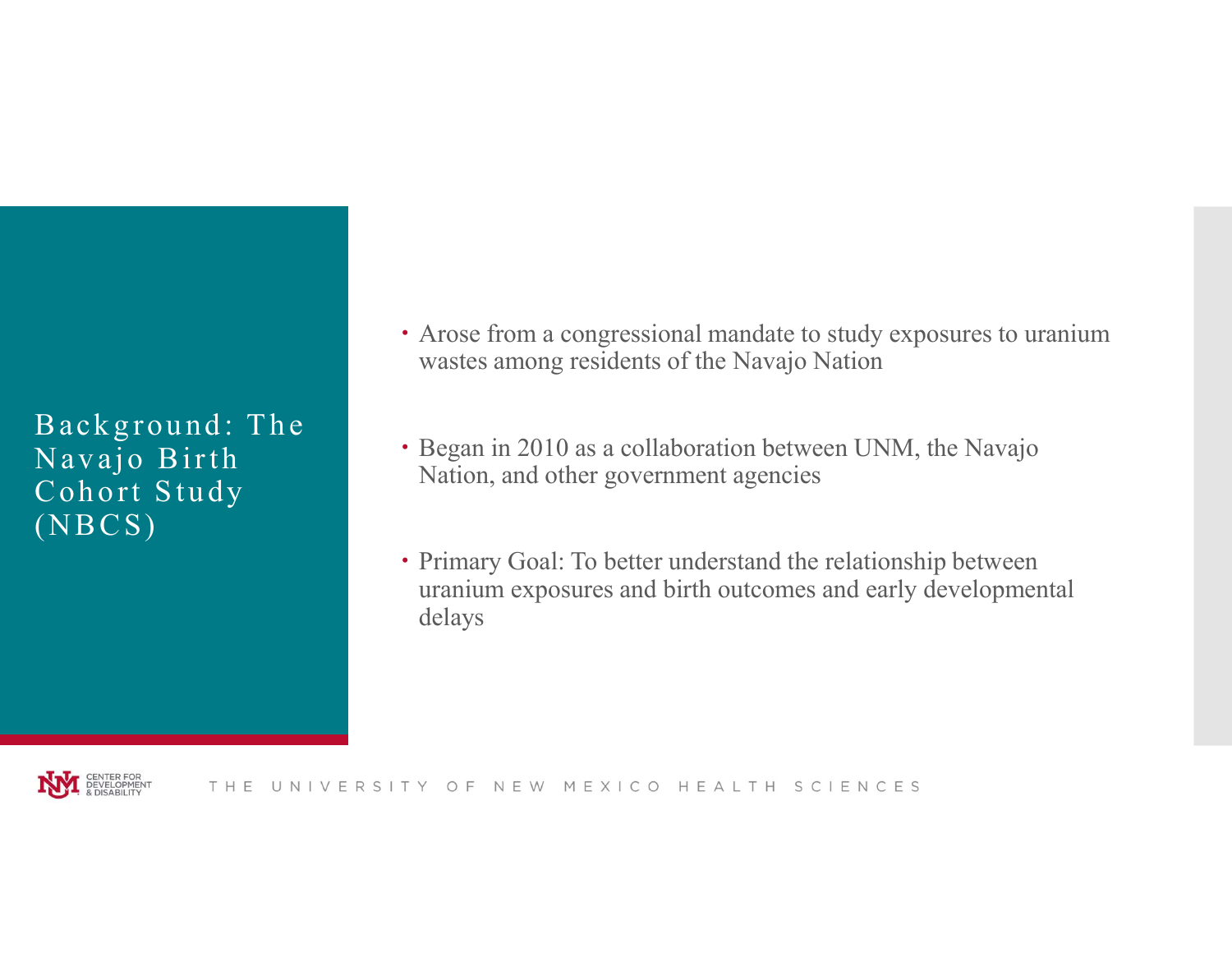



THE UNIVERSITY OF NEW MEXICO HEALTH SCIENCES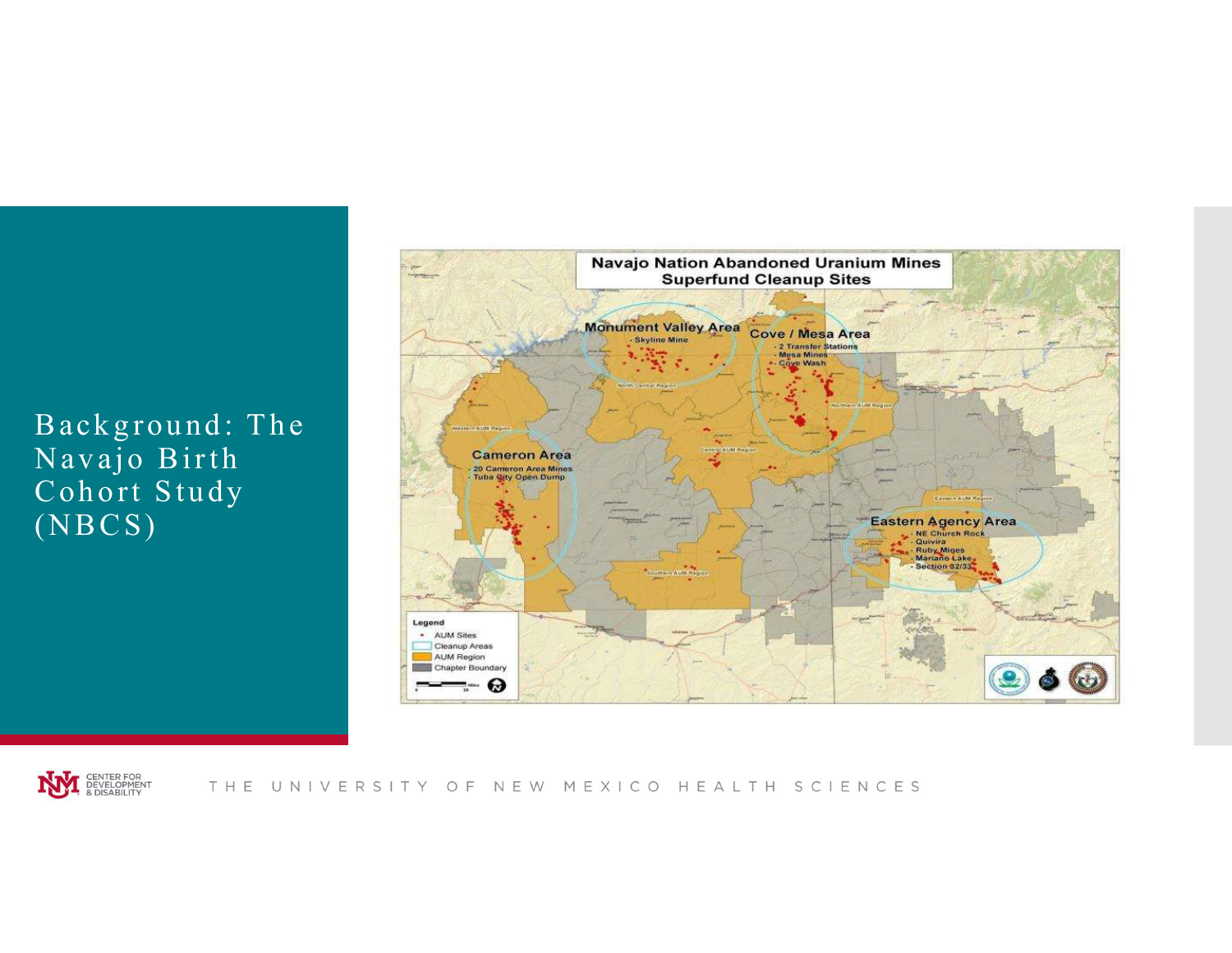- Prenatal and postnatal metal exposure monitoring
- Early childhood developmental assessments
- Comprehensive 4-year-old assessments (see table below)

| Background: The              | <b>Domain</b><br>Cognitive    | <b>Measure</b><br>DAS-II                                   |
|------------------------------|-------------------------------|------------------------------------------------------------|
| Navajo Birth<br>Cohort Study | Language                      | OWLS-2                                                     |
| $(\overline{\text{NBCS}})$   | <b>Adaptive skills</b>        | <b>Vineland</b>                                            |
|                              | Social-Emotional              | CBCL, SRS-2 (questionnaires)                               |
|                              |                               |                                                            |
|                              | <b>Behavioral Observation</b> | TOF, CARS-2                                                |
|                              | Medical                       | <b>Medical and Developmental</b><br>History, Physical Exam |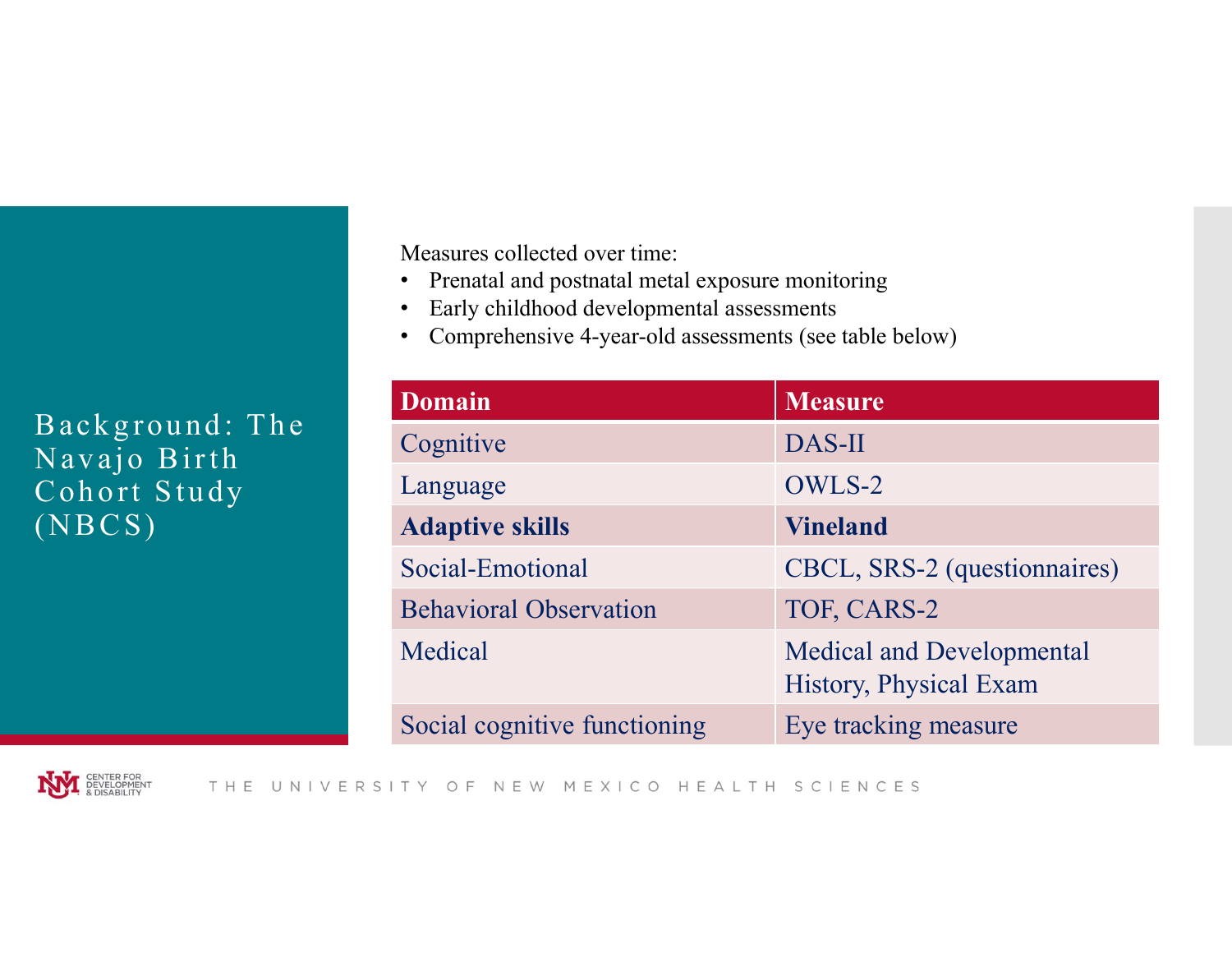

## Echo Distant Indigenous Training System (EDITS)



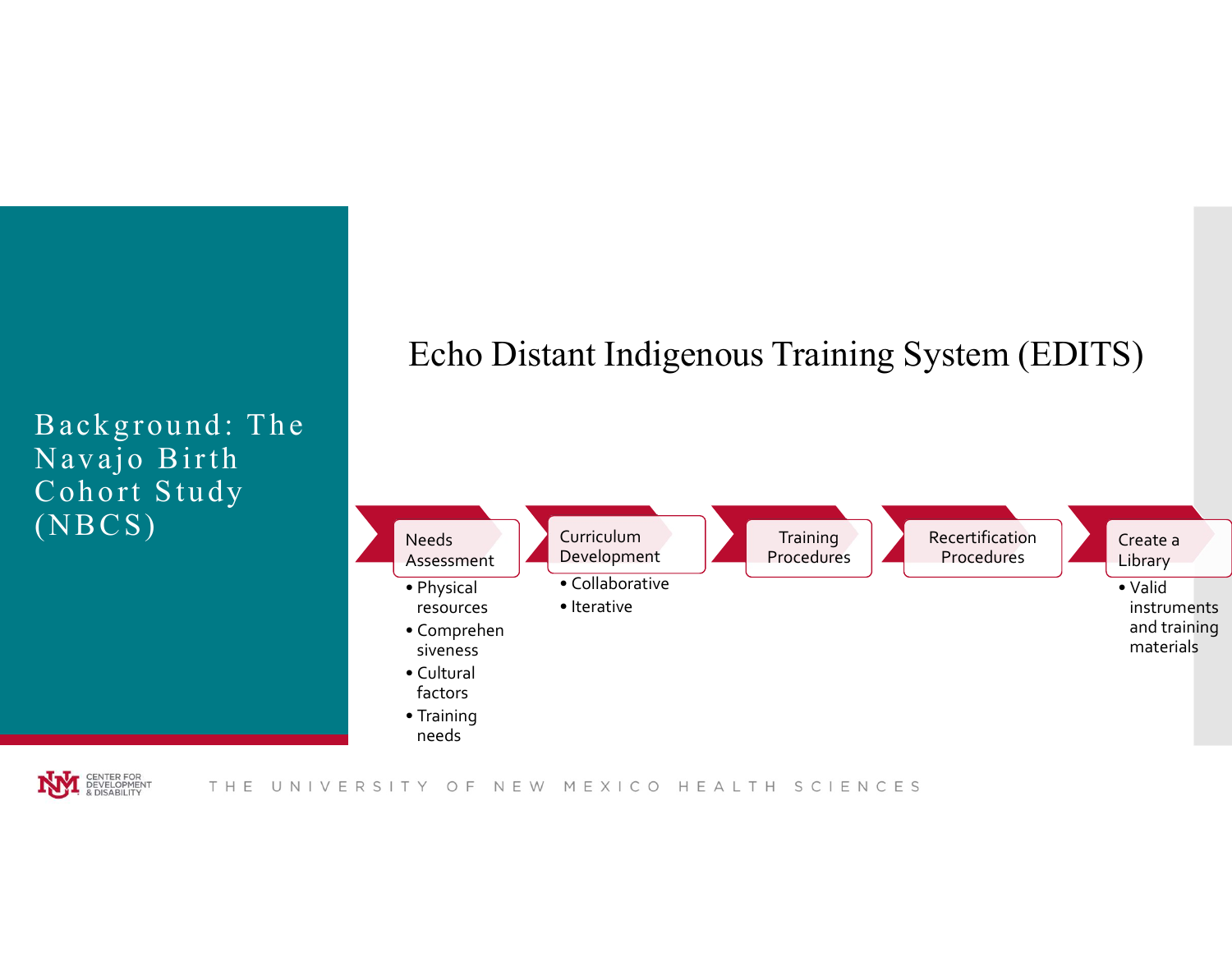Objective 1: Inform best practices for culturally competent administration, scoring and interpretation of the Vineland Adaptive Behavior Scales, Third Edition (VABS-3)

- The VABS-3 is an assessment of a child's adaptive functioning administered via semi-structured interview
- Adaptive functioning = "performance of an individual in daily activities pertaining to personal and social functioning" that are relevant for their age and include skills across a variety of developmental domains (Tan et al., 2014)
- Domains of functioning covered on the VABS-3:
	- Communication (Receptive, Expressive, Written)
	- Daily Living Skills (Personal, Domestic, Community)
	- Socialization (Interpersonal Relationships, Play and Leisure, Coping Skills)
	- Motor Skills (Gross and Fine Motor)
	- Adaptive Behavior Composite (Communication + Daily Living Skills + Socialization)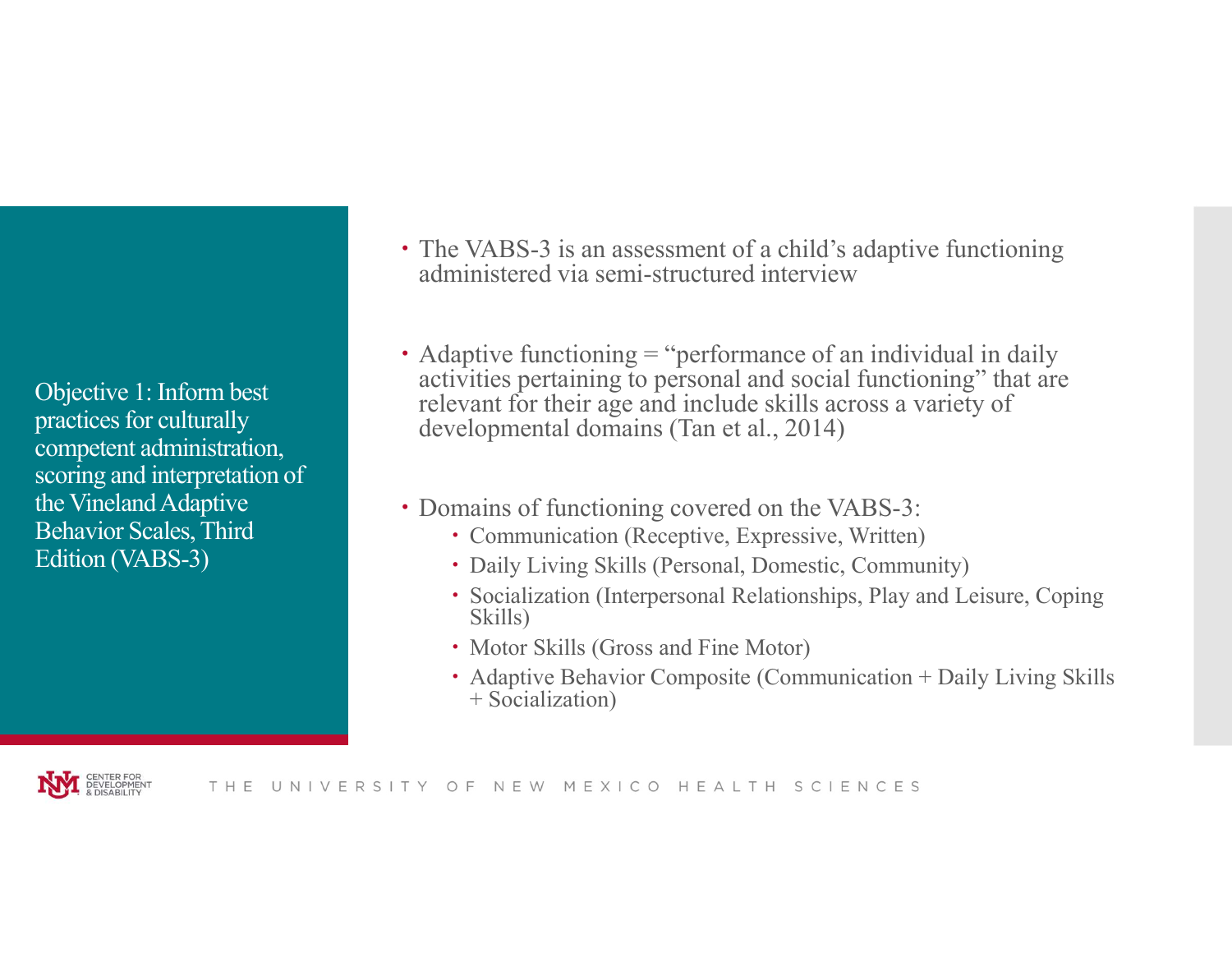Objective 1: Guiding questions for literature review

- How can existing research inform considerations for the administration, scoring, and interpretation of the VABS-3 in the NBCS?
	- Has the VABS-3 or other measures of adaptive functioning been used previously with Native children and families?
	- Does the VABS-3 or other measures of adaptive functioning appear to be valid and reliable with Native children and families?
	- What do we know qualitatively about the response of Native families to the VABS-3 or other measures of adaptive functioning (e.g., cultural acceptability and relevance of items)?

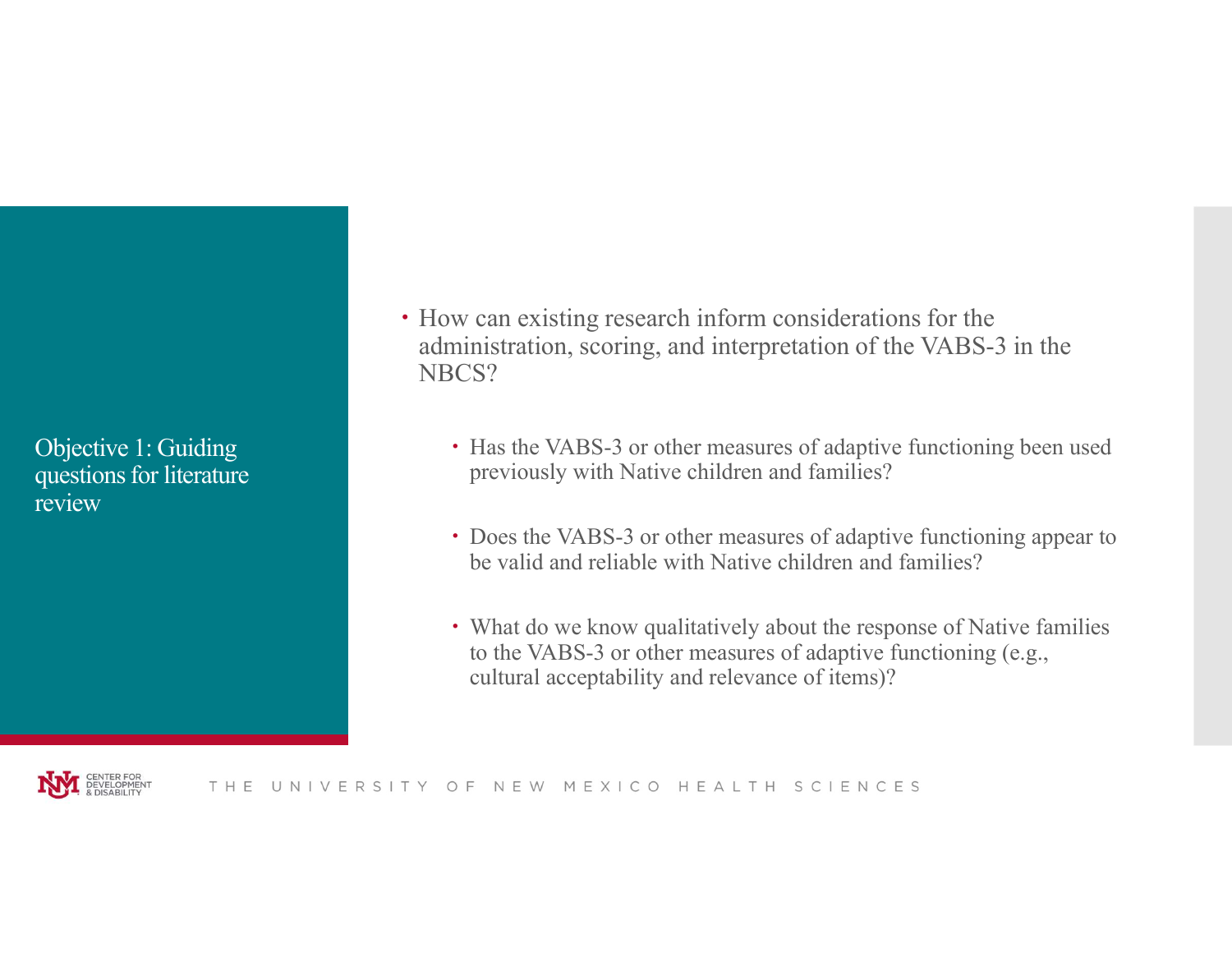Objective 1: Literature review results

- Only one published study has used the VABS-3 with Native children-this study only used the gross and fine motor domains and did not report on the psychometric properties of the measure in the Sample (Kalberg et al., 2006) **Composers** (Kalberg et al., 2006) **Composers** and fine motor domains and did not report on the psychometric properties of the measure in the sample (Kalberg et al., 2006) **Composers** (Kalber
- Native children in the sample (there was a small undefined "other" category) (Sparrow, Cicchetti, & Saulnier, 2016)
- Within the US, one study found some slight differences in aspects of adaptive functioning between rural versus urban populations of young children (Bornstein et al., 2005)

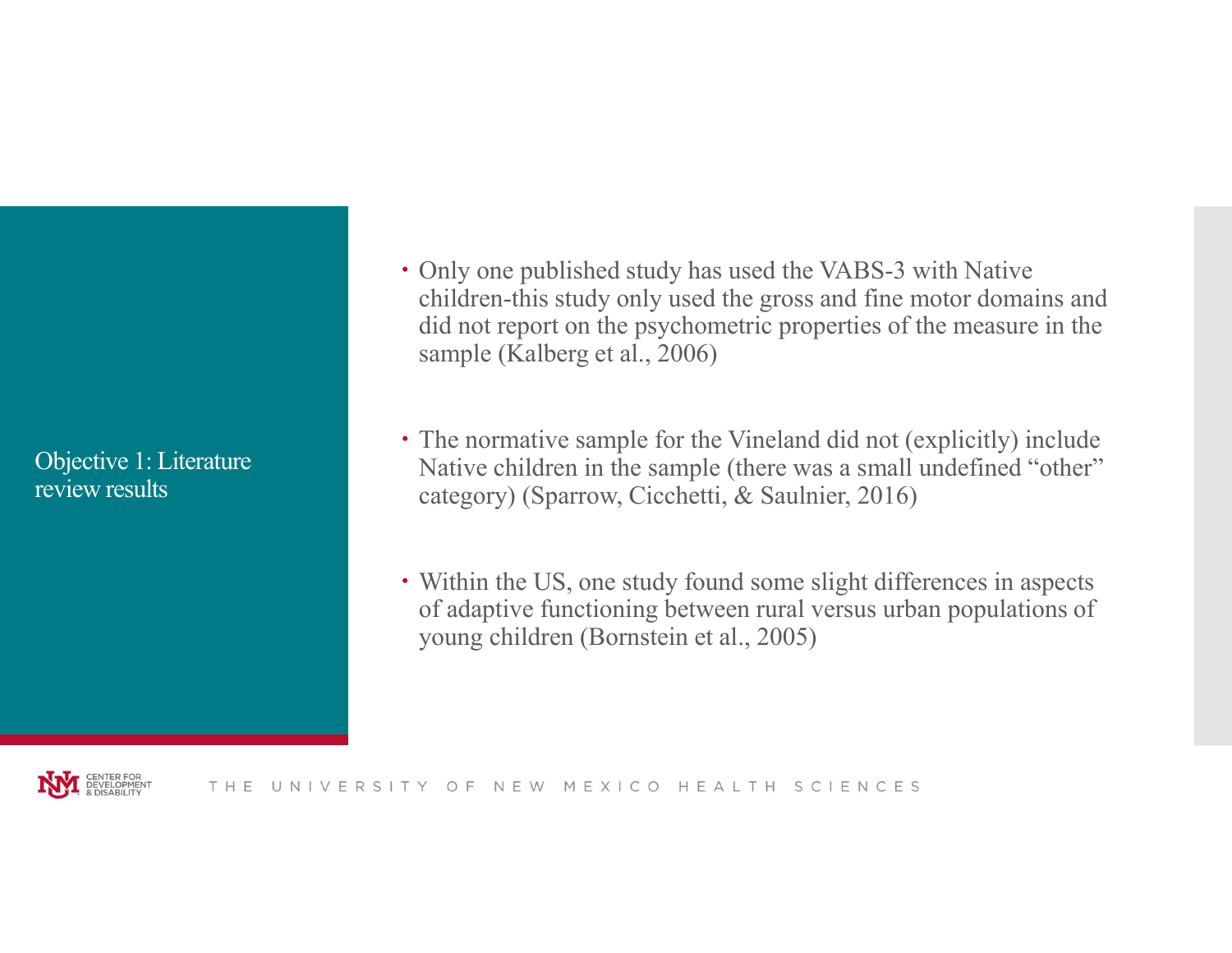Objective 1: Literature review results

- Some studies have highlighted the process of adapting and translating the VABS-3 for use in different non-Western countries (Goldberg et al., 2008; Tan et al., 2012) and have supported that:
	- Adaptive functioning is defined by one's cultural and environmental context
	- VABS-3 items are not culture-neutral and wording was changed and some items were eliminated as part of the adaptation process
	- One study found that the adapted VABS-3 showed similar and adequate internal consistency reliability, construct validity and distinguished between those with and without a intellectual disability
	- Another study found a different relationship between the construct of adaptive functioning and cognitive ability and achievement
		- US: Adaptive and cognitive functioning overlapping, but distinct constructs that both predict academic achievement
		- Zambia: Adaptive functioning was not related to cognitive functioning, but did predict reading achievement

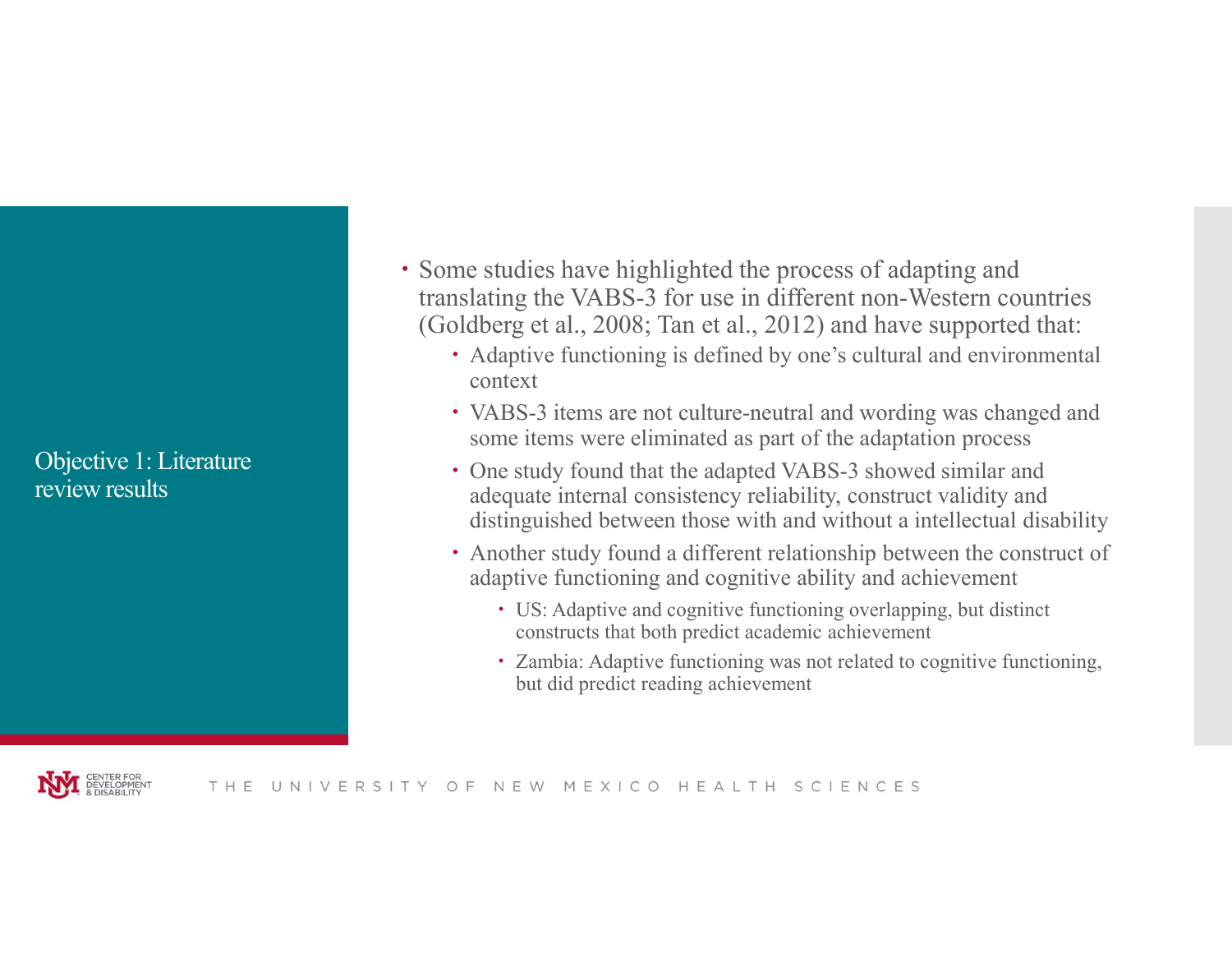Objective 1: Product and **Dissemination** 

- $\cdot$  Product = Literature review conclusion and process recommendations:
	- There is very limited research on the assessment of adaptive functioning in Native children
	- Culture and environment play an important role in defining and shaping adaptive functioning and should be explored further both quantitatively and qualitatively in the NBCS
	- More information about the cultural acceptability and relevance of the VABS-3 by community stakeholders (e.g., field staff members) is needed to guide administration, scoring, and interpretation in the **NBCS**
- Dissemination = these process recommendations were translated into content that was added to a VABS-3 training for field staff members as part of the Echo Distant Indigenous Training Systems (EDITS)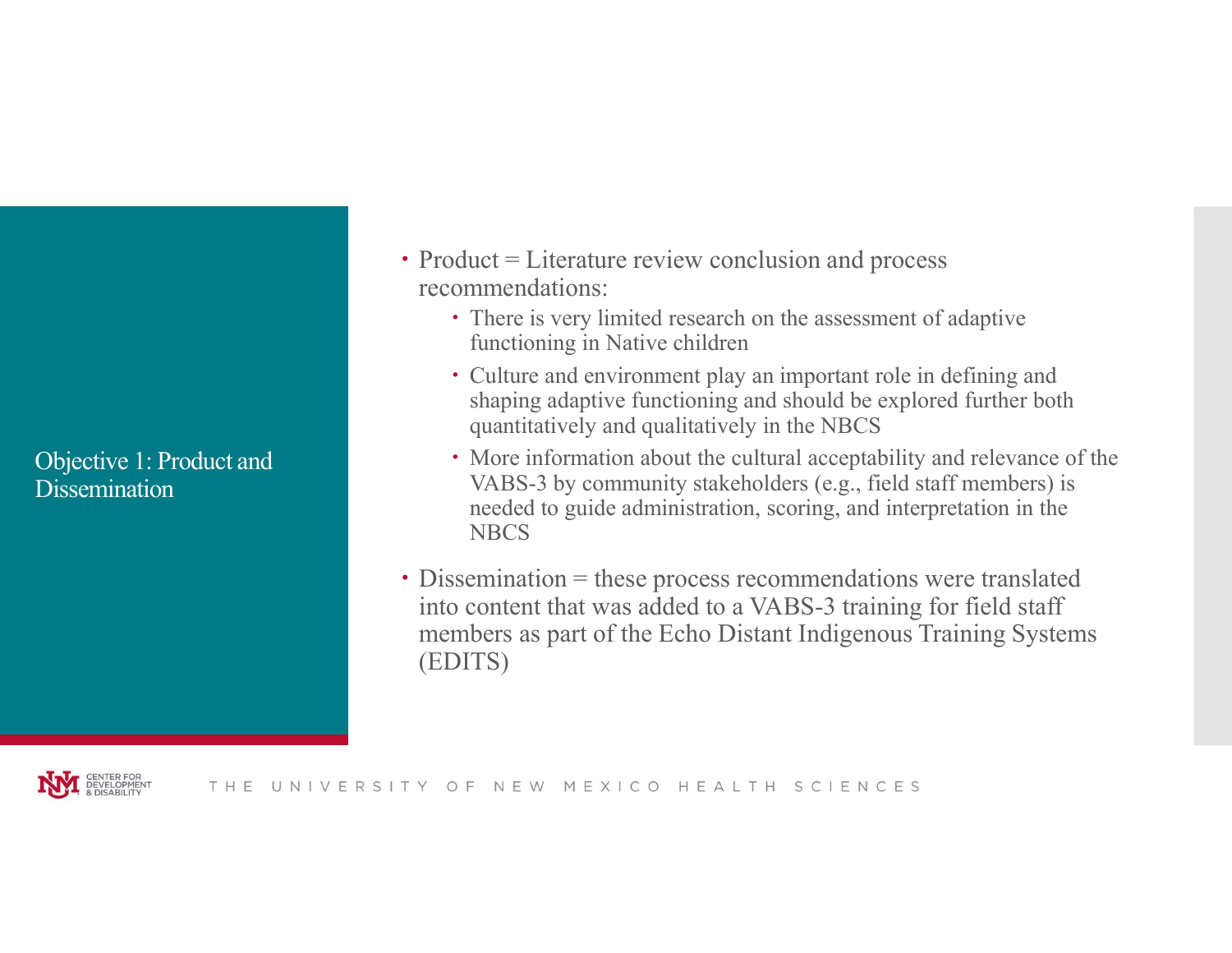Objective 2: Inform an enhanced participatory and culturally-informed data collection plan for the NBCS Guiding questions for literature review:

- What are the common components of a participatory action research approach?
- How is a participatory approach used across the phases of a research project?
- How is this approach already being followed in the NBCS and how can it be further enhanced?

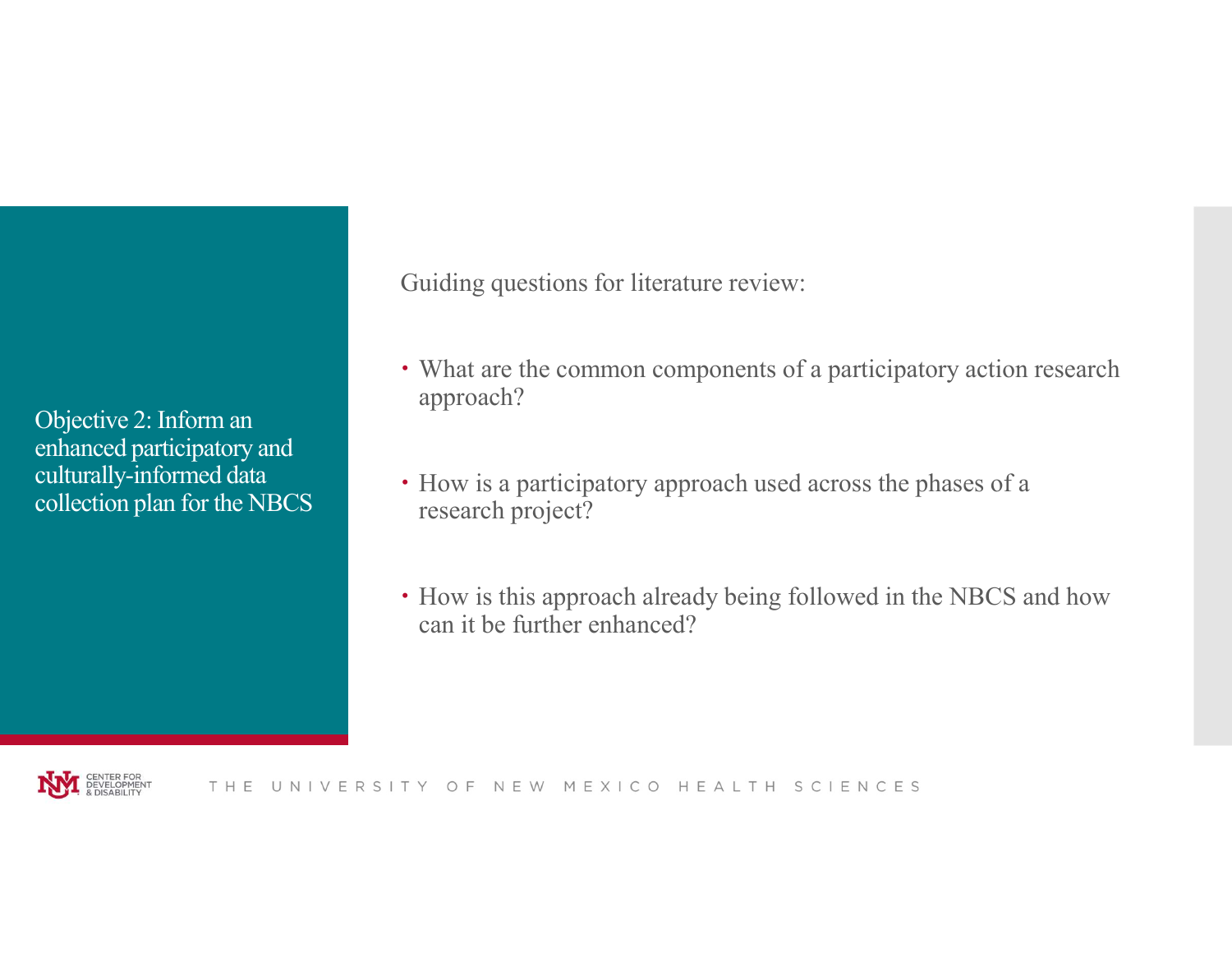Objective 2: Literature review results

- Participatory action research (PAR) is a philosophy and model that applies to the act of conducting research at all stages of the research process
- Defining characteristics of PAR (Baum et al., 2006):
	- 1) focuses on research with the purpose of enabling action and social change (e.g., with groups or communities)
	- 2) careful attention to power dynamics with the goal of sharing power in democratic process
	- 3) research participants are active in the process instead of passive as in more traditional research models

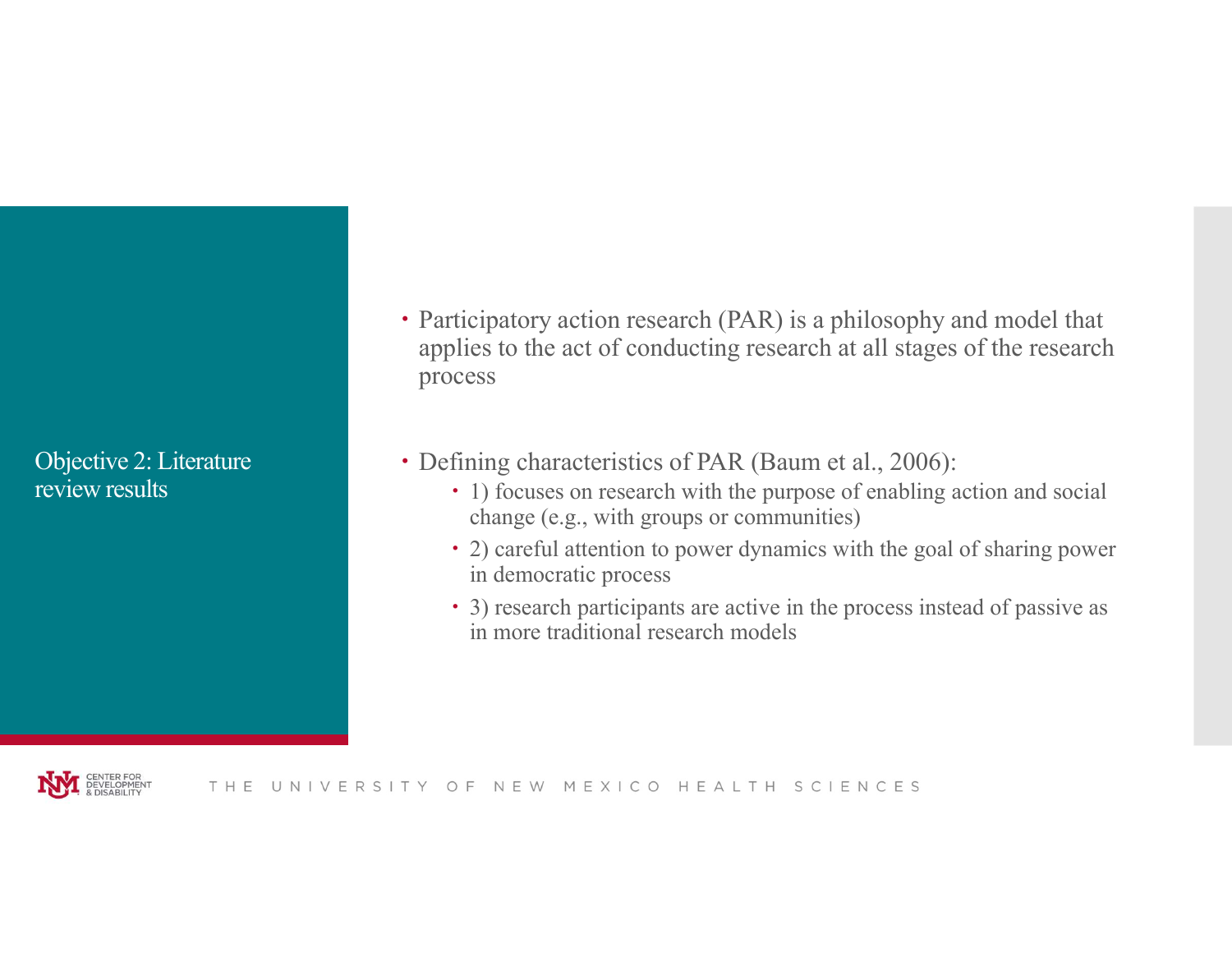## Objective 2: Literature review results



(Burns et al., 2011)

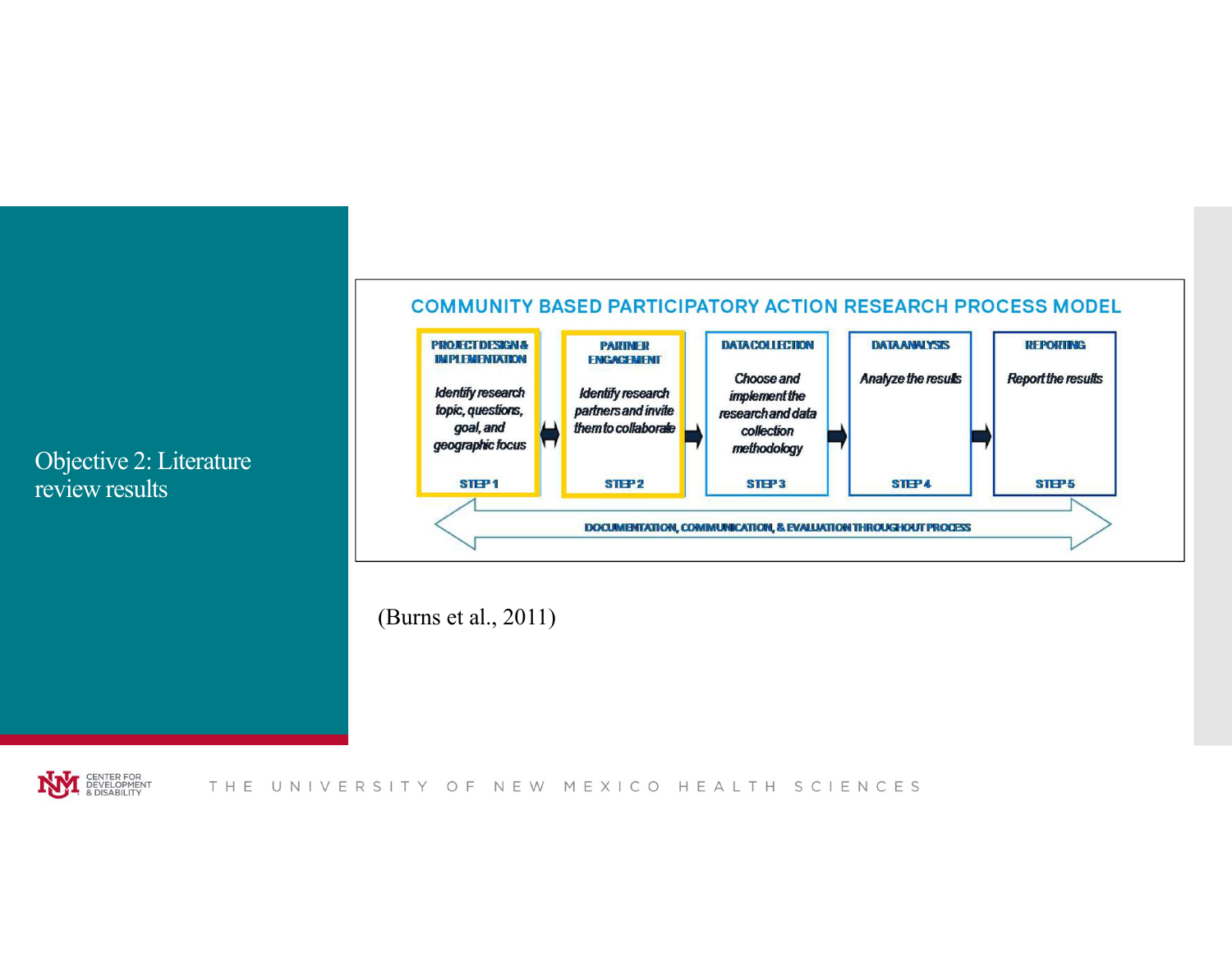Objective 2: Product and **Dissemination** 

- $\cdot$  Product = Literature review conclusion and process recommendations:
	- Increase opportunities for field staff participation in NBCS evaluations
	- Increase opportunities for field staff to give feedback about the effectiveness and cultural appropriateness of the NBCS measures and evaluations AND incorporate this feedback into practice with families
	- Use language and actions to support collaboration between the research team and field staff members as full and equal partners
- Dissemination = these process recommendations were translated into content (e.g., language and discussion questions to encourage collaboration during trainings) that was added to a VABS-3 and other trainings (e.g., how to share referrals with families) for field staff members as part of the Echo Distant Indigenous Training Systems (EDITS)

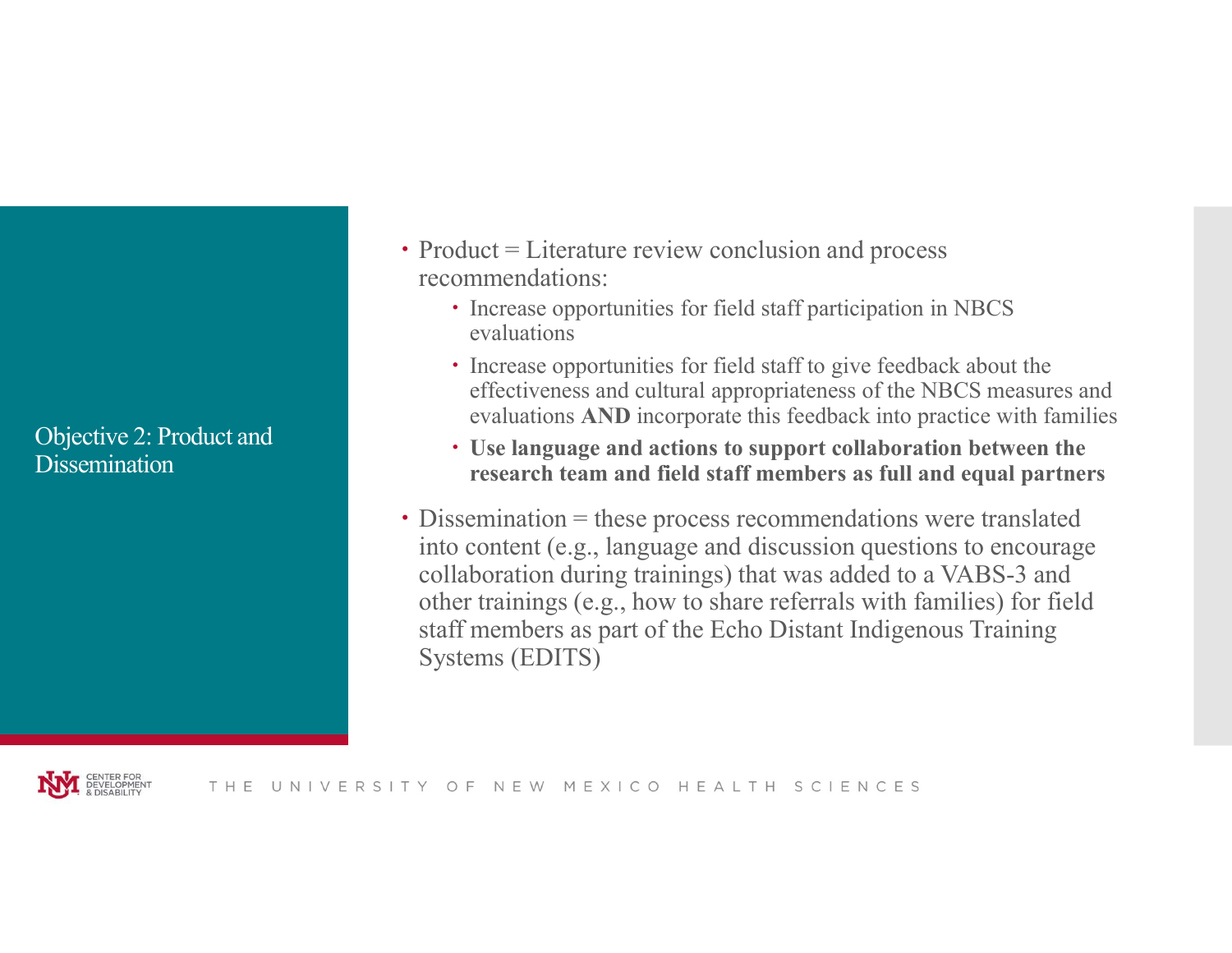### Lessons Learned

- Unique considerations for dissemination given project goals (e.g., inform processes of project) and context (e.g., complex projectmultiple research teams, research sites, established processes, I am a new team member in a long standing project)
- Appreciation of the complex nature of effecting change within a team within a system
- Reflections on creating meaningful changes (e.g., opportunities for participation and feedback  $\neq$  increased participation and feedback)

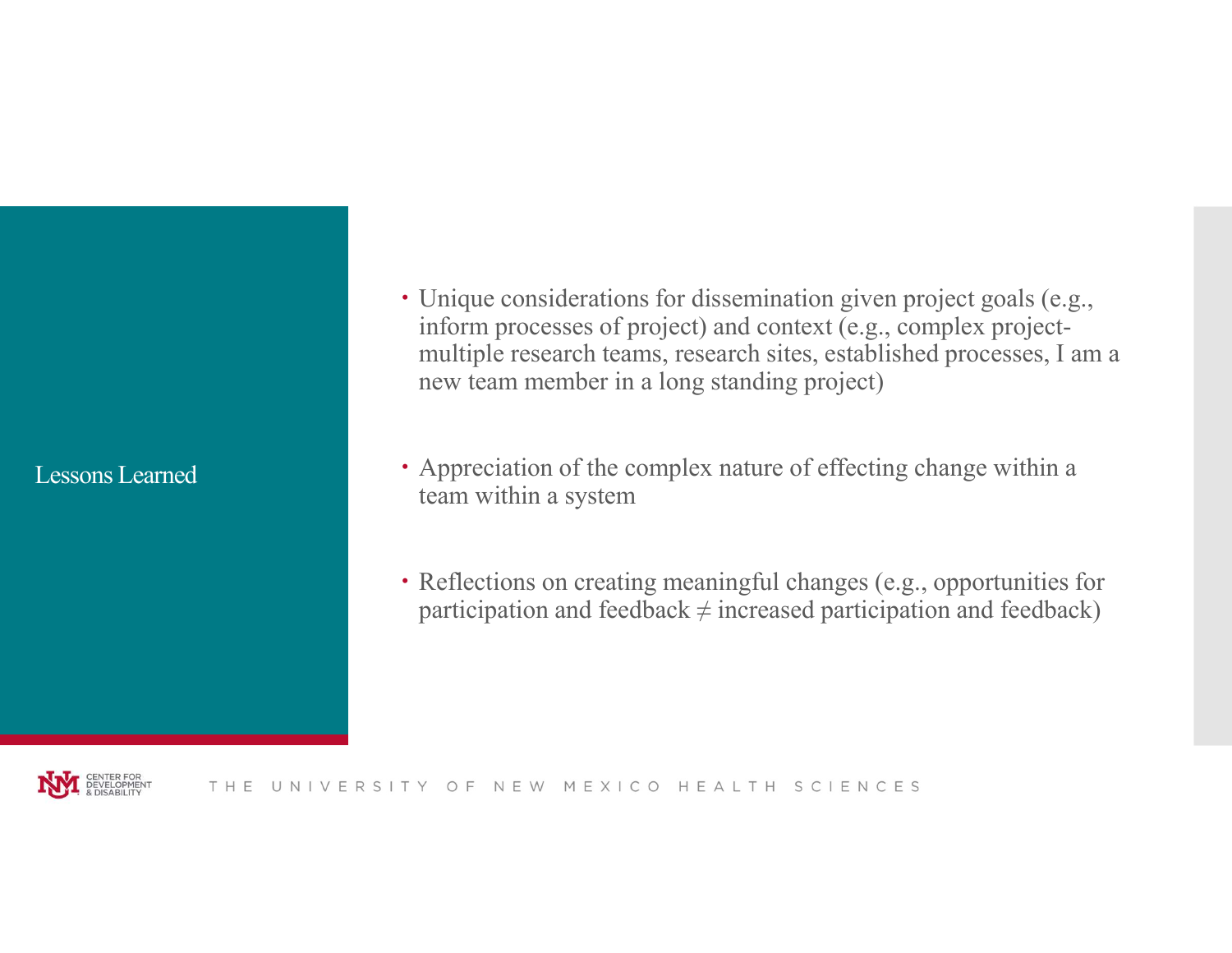## References

- Baum, F., MacDougall, C., & Smith, D. (2006). Participatory action research. Journal of Epidemiology and Community Health, 60, 854-857.
- Burns, J. C., Cooke, D. Y., & Schweidler, C. (2011). A short guide to community based participatory action research: A community research lab guide. Advancement Project – Healthy City.
- Borstein, M. H., Guisti, Z., Leach, D. B., & Venuti, P. (2005). Maternal report of adaptive behaviors in young children: Urban-rural and gender comparisons in Italy and United States. Infant and Child Development, 14, 403-424.
- Davis, S. M., & Reid, R. (2016). Practicing participatory research in American Indian communities. American Journal of Clinical Nutrition, 69(4), 755S-759S.
- Duran, B.,Malcoe, L.H., Sanders,M.,Waitzkin, H., Skipper, B., & Yager, J. (2004). Child maltreatment prevalence and mental disorders outcomes among American Indian women in primary care. Child Abuse& Neglect, 28, 131–145.
- Duran, B., Oetzel, J., Lucero, J., Jiang, Y., Novins, D.K., Manson, S., Beals, J., & the American Indian Service Utilization and Psychiatric Epidemiology Risk and Protective Factors Project Team. (2005). Obstacles for rural American Indians seeking alcohol, drug, or mental health treatment. Journal of Consulting and Clinical Psychology, 73(5), 819.
- Goldberg, M. R., Dill, C. A., Shin, J. Y., & Nhan, N.V.. (2009). Reliability and validity of the Vietnamese Vineland Adaptive Behavior Scales with preschool-age children. Research In Developmental Disabilities, 30, 592-602.



THE UNIVERSITY OF NEW MEXICO HEALTH SCIENCES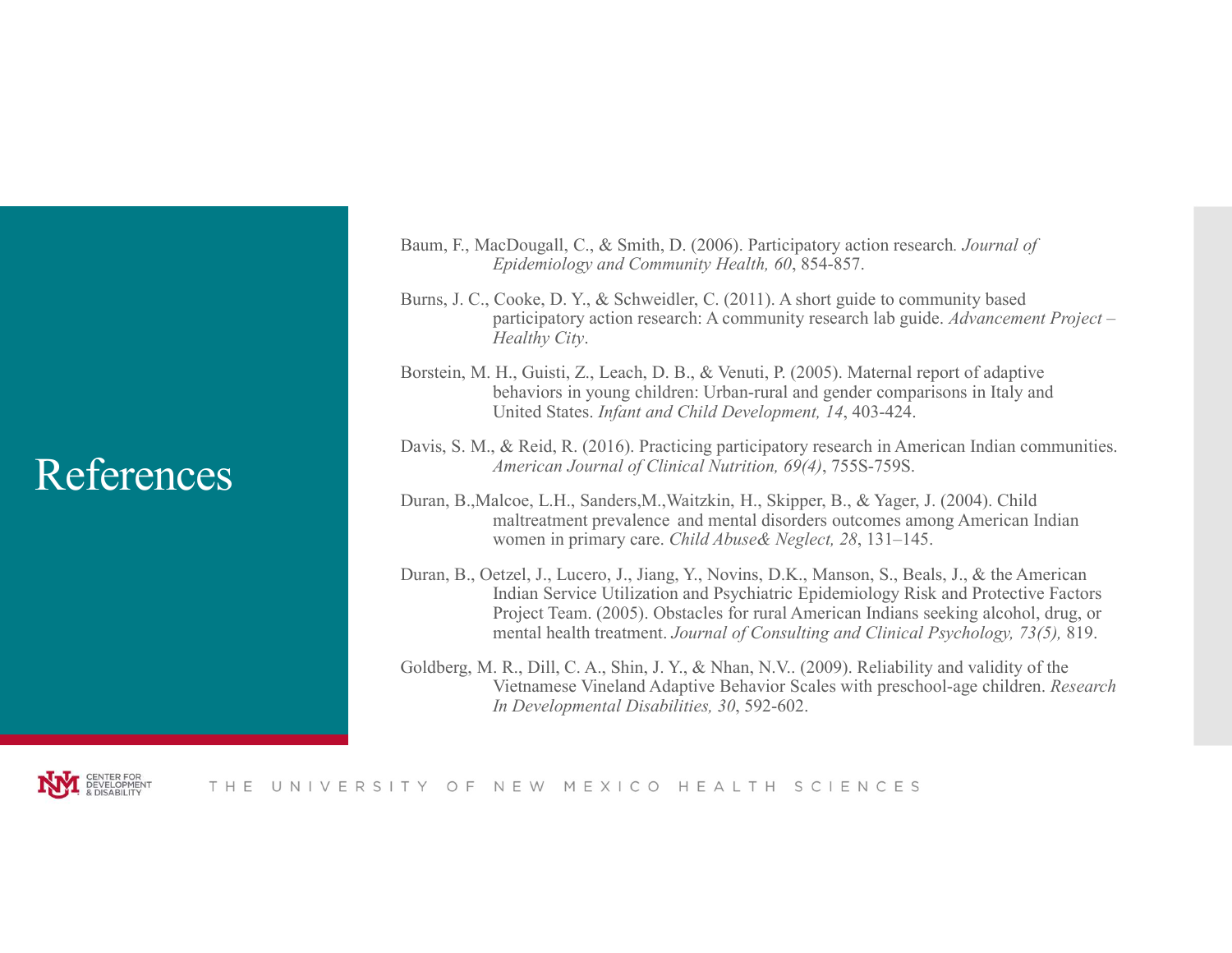## References

- Kalberg, K. O., Provost, B., Tollson, S. J., Tabachnick, B., G., Robinson, L. K., Hoyne, H. E., Trujillo, P. M., Buckley, D., Aragon, A. S., & May, P. A. (2006). Comparison of motor delays in young children with Fetal Alcohol Syndrome to those with prenatal alcohol exposures and with no prenatal alcohol exposure. Alcoholism: Clinical and Experimental Research, 30(12), 2037-2045.
- Lasser, K. E., Himmelstein, D. U., & Woolhandler, S. (2006). Access to care, health status, and health disparities in the United States and Canada: Results of a cross-national population-based survey. American Journal of Public Health, 96, 1300-1307.
- National Center for Education Statistics. (1997). Characteristics of American Indian and Alaska Native education: Results from the1990-1991 and 1993–1994 schools and staffing surveys. Washington, DC: U.S. Department of Education.
- Safran, M. A., Mays Jr., R. A., Huang, L. K., McCuan, R., Pham, P. K., Fisher, S. K., McDuffie, K. Y., & Trachtenberg, A. (2009). Mental health disparities. American Journal of Public Health, 99, 1962-1966.
- Sparrow, S. S., Cicchetti, D.V., & Saulnier, C. A. (2016). Vineland Adaptive Behavior Scales, Third Edition, Manual. Bloomington, MN: NCS Pearson Inc.
- Tan, M., Reich, J., Hart, L., Thuma, P. E., & Grigorenko, E. L. (2014). Examining the specific effects of context on adaptive behavior and achievement in a rural African community: Studies from rural areas of southern provence, Zambia. Journal of Autism and Developmental Disorder, 44, 271-282.
- Taylor, E. (2006). A critical race analysis of the achievement gap in the United States: Politics, reality, and hope. Leadership and Policy in Schools, 5(1), 71-87.

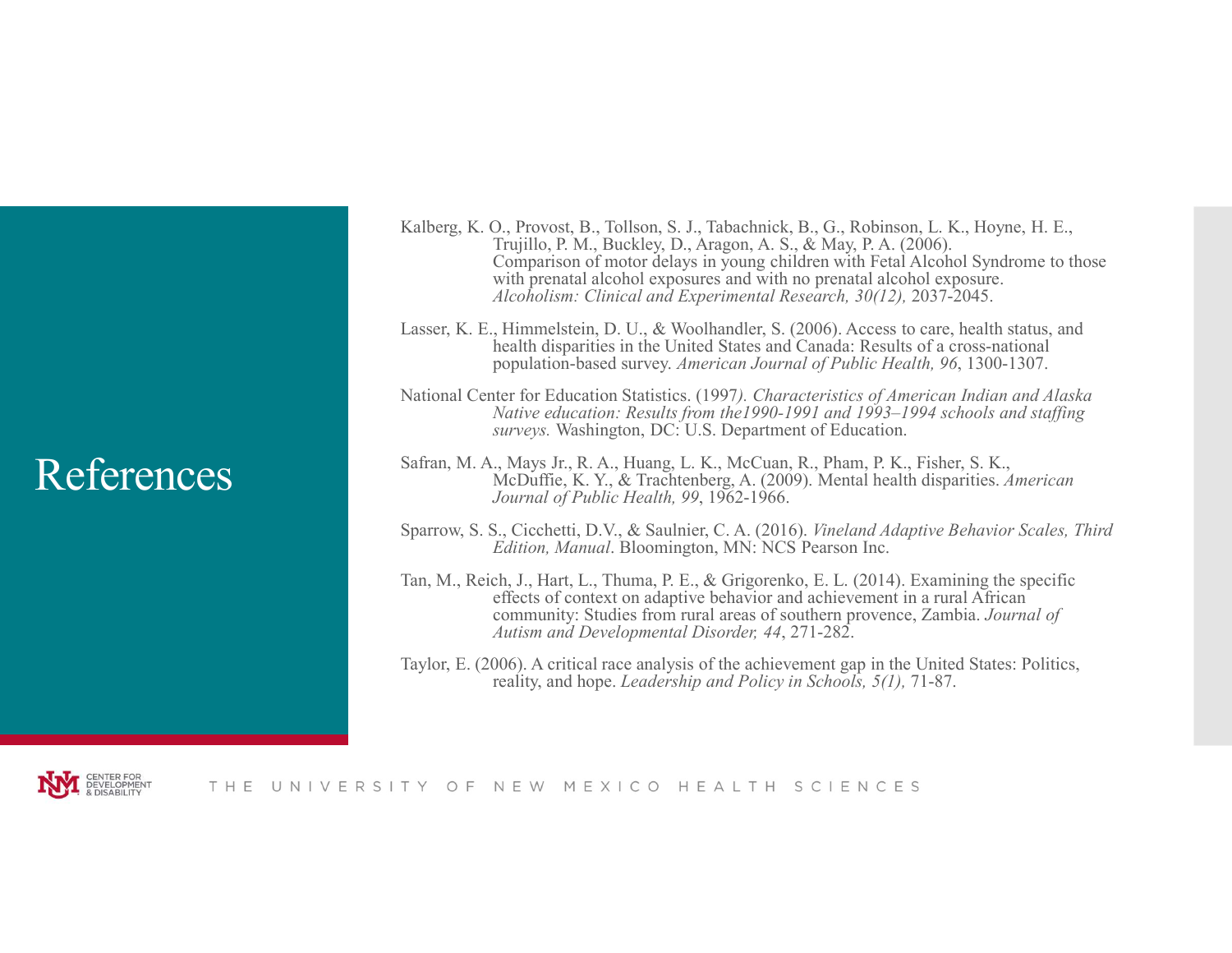Product Excerpt of slides contributing to the EDITS based on the two literature reviews completed

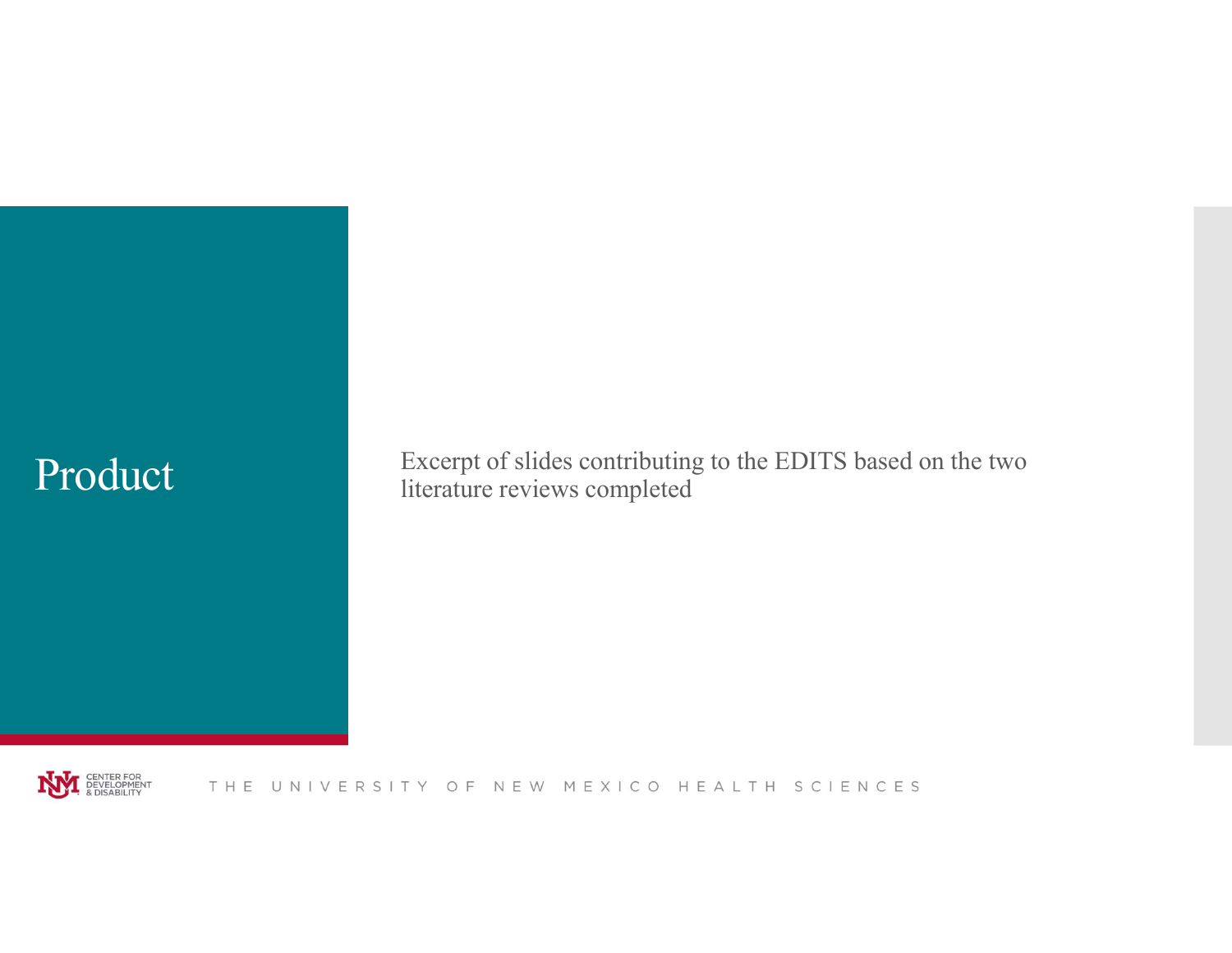

- Culture: if a family values parents feeding children and a child is not expected to feed herself/himself, they will have less opportunities to learn independent feeding skills)
- Environment: if a child does not go to school yet or play with children outside of the home, they likely have more experience using social skills with parents and siblings, but not with other children their age)
- This means that some items on the Vineland may not apply as well to a family or a community

(Goldberg et al., 2008; Tan et al., 2012)

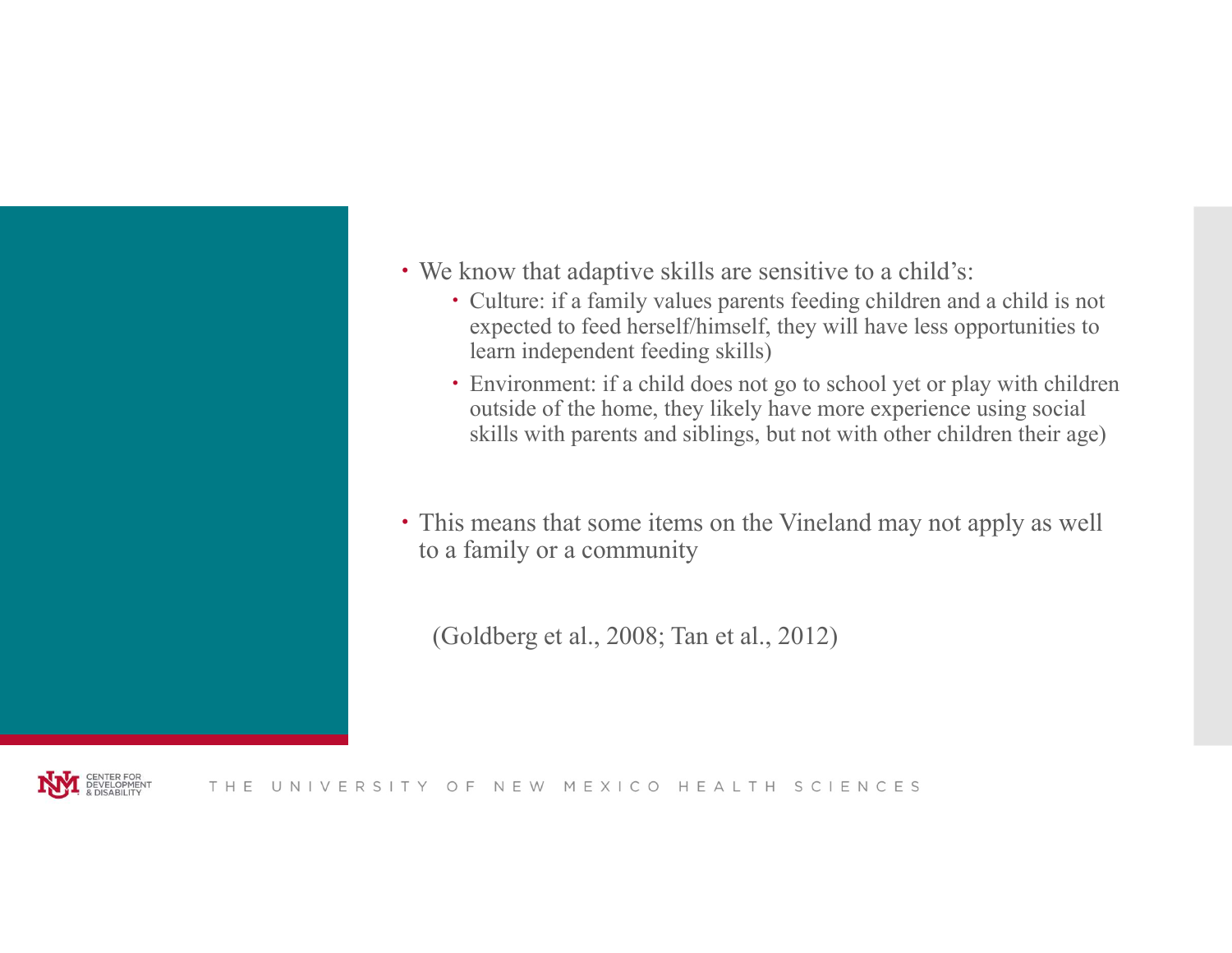- Very few other published research studies have used the Vineland Wery few other published research studies have used the Vineland<br>with Native communities in the United States (Kalberg et al., 2006)<br>Some research has found differences in adaptive skills between
- samples of rural versus urban children in the United States (Bornstein et al., 2005)
- This means that we currently do not have a lot of information about the use of the Vineland with Native communities
- This also means that we have an opportunity to better understand some of the ways in which the Vineland is effective and appropriate as well as where it may not be as effective and appropriate for Navajo children and families

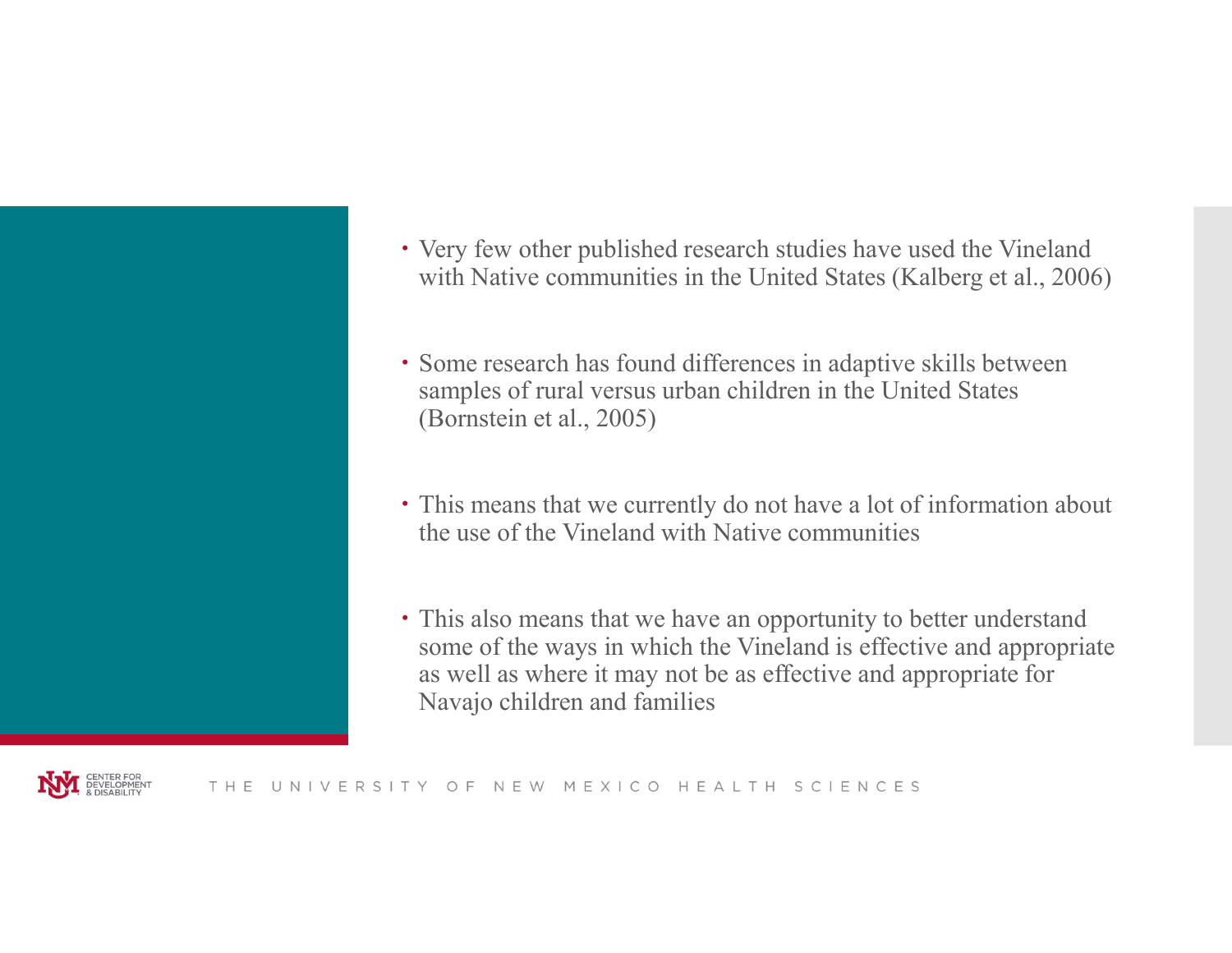

• For example:

- What questions do not seem appropriate given your knowledge of your community's culture, values, and environment?
- What items would you recommend adapting or rewording to be more culturally appropriate?
- How might you adapt or reword these items?